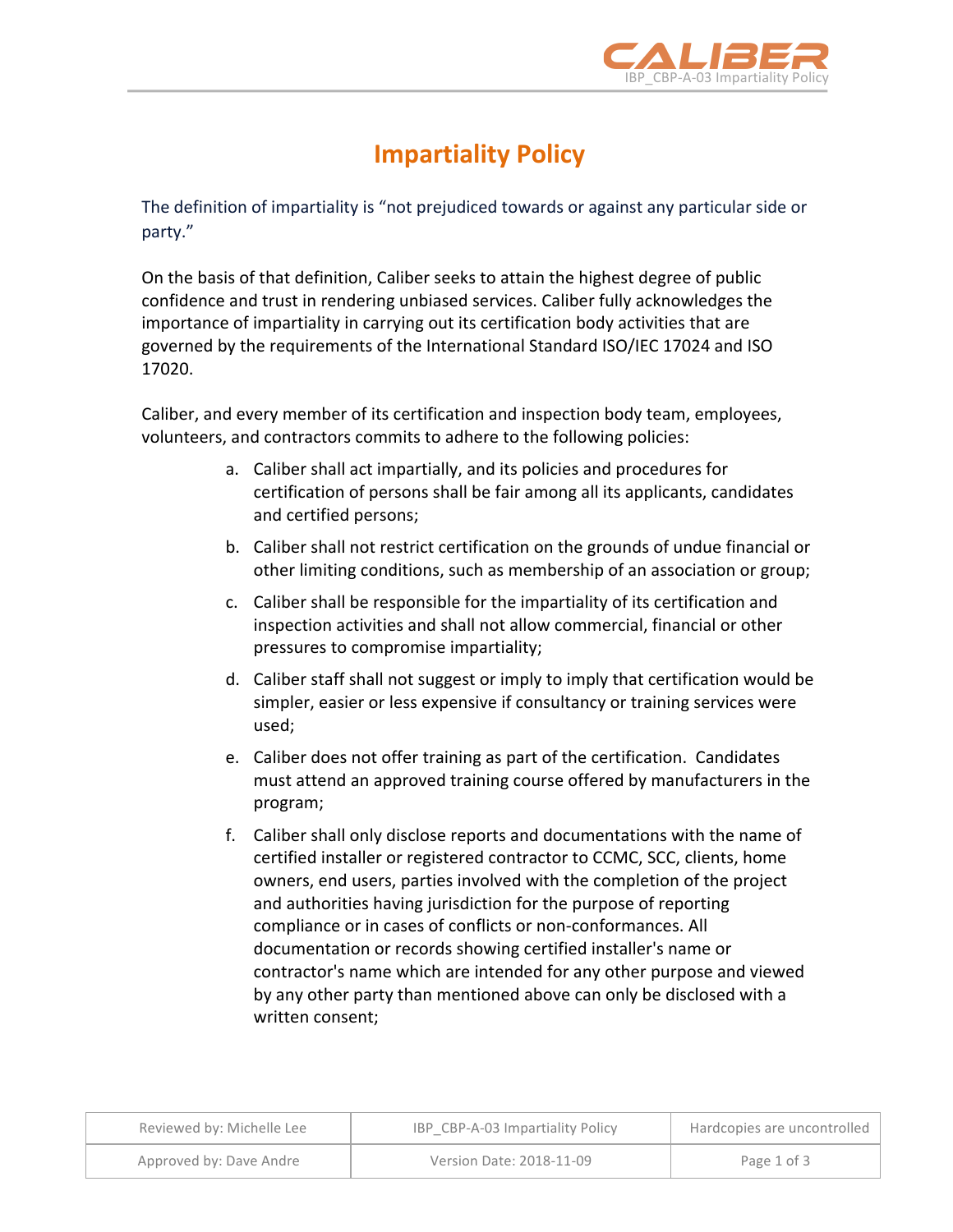

- g. Caliber shall ensure, through internal procedures, the objectivity of the certification and inspection activities and manage potential conflict of interest according to the standards of the applicable projects;
- h. Caliber shall base all of its decisions on objective evidence obtained through an effective process based on objective evidence of conformity or nonconformity, and that any decisions made are not influenced by other interests or by other parties. Certification and inspection decisions are made and approved by a competent person who is free from influence by other interests or parties, including those of its clients;
- i. Caliber's corporate policies and practices ensure that the highest standards of integrity are applied to all certification and inspection body activities;
- j. Caliber's personnel will not be influenced by financial, commercial, or other pressures when conducting certification and inspection activities, and will take action to address any situation that would affect impartiality. Personnel are required to disclose any potential conflicts of interest in the Declaration Form;
- k. Caliber shall not use personnel with an actual or potential conflict of interest and shall ensure that its personnel are free from commercial, financial or other pressures that might affect their judgement;
- I. Caliber's personnel taking part in certification and inspection activities, both internal and external, shall act impartially when executing their responsibilities;
- m. Caliber shall identify threats to its impartiality on an ongoing basis. This includes threats that arise from its activities, its related bodies, its relationships, or the relationships of its personnel;
- n. Caliber shall enter into legally-enforceable agreements with its clients and retain all authority and responsibility for certification and inspection activities, decisions and statements;
- o. Caliber's management system has the necessary procedures, safeguards and tools to ensure that these policies are strictly upheld and enforced;

Caliber recognizes that threats to impartiality include the following:

- Self-interest threats threats that arise from a person or body acting in its own interest to benefit itself:
- Self-review threats threats arising from a person reviewing the work that they have conducted themselves.

| Reviewed by: Michelle Lee | IBP CBP-A-03 Impartiality Policy | Hardcopies are uncontrolled |
|---------------------------|----------------------------------|-----------------------------|
| Approved by: Dave Andre   | Version Date: 2018-11-09         | Page 2 of 3                 |